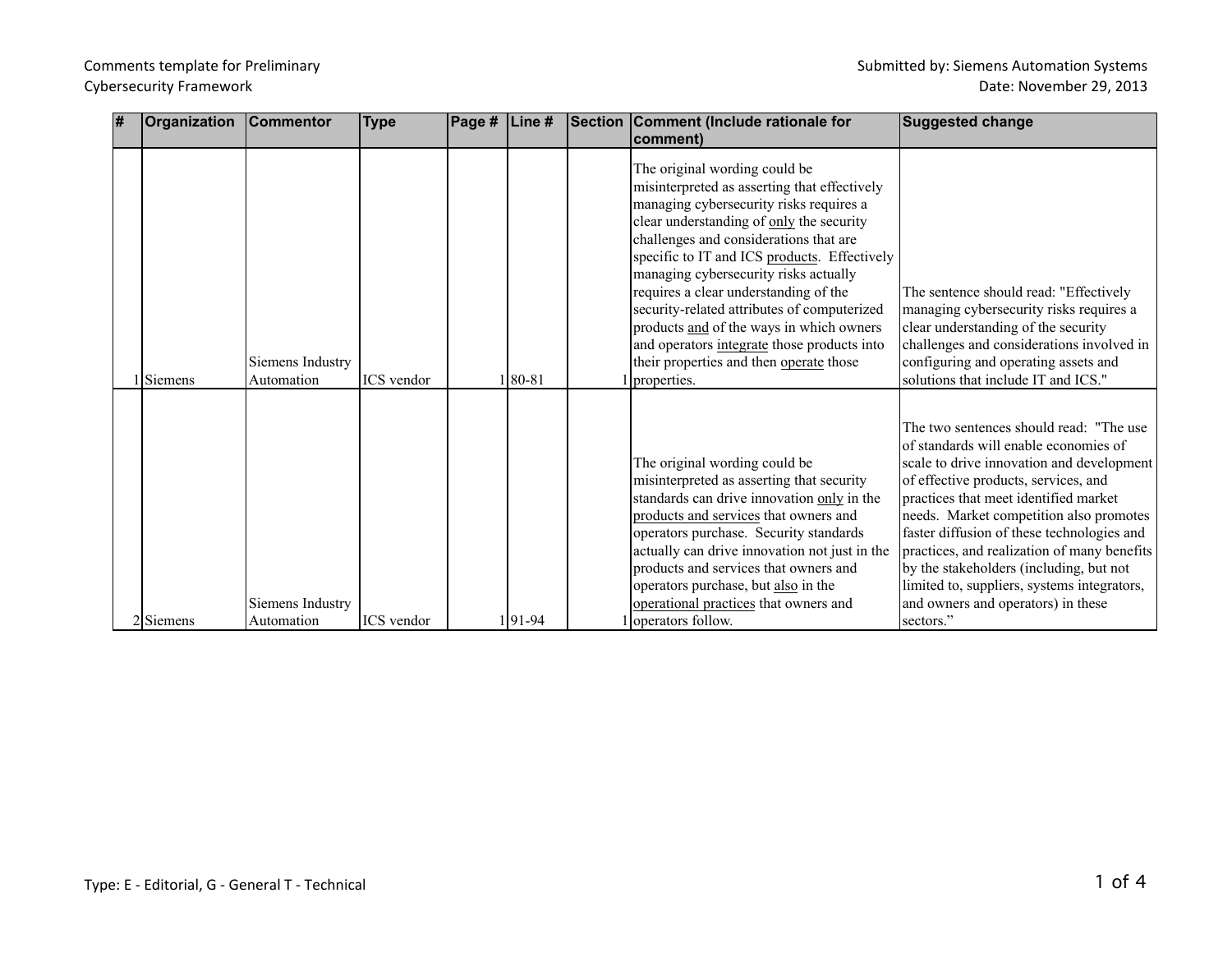Comments template for Preliminary and the state of the state of the Submitted by: Siemens Automation Systems Date: November 29, 2013

| 3 Siemens | Siemens Industry<br>Automation | ICS vendor        |    | $3 162-163$ | The original wording could be<br>misinterpreted as asserting that the<br>Cybersecurity Framework seeks to address<br>risk only to IT and ICS assets/systems. The<br>risk that the Cybersecurity Framework<br>ultimately seeks to address is often to a<br>piece of infrastructure that includes IT and<br>ICS systems. The distinction matters,<br>because reasonable risk mitigation often<br>includes measures directed not just at the IT<br>and ICS systems within a piece of<br>infrastructure, but also measures directed at<br>the configuration and management of the<br>$1.2$ entire piece of infrastructure.          | The sentence should read: "With this<br>information, organizations determine the<br>acceptable level of risk for their assets,<br>systems, and enterprises, expressed as<br>their risk tolerance." |
|-----------|--------------------------------|-------------------|----|-------------|---------------------------------------------------------------------------------------------------------------------------------------------------------------------------------------------------------------------------------------------------------------------------------------------------------------------------------------------------------------------------------------------------------------------------------------------------------------------------------------------------------------------------------------------------------------------------------------------------------------------------------|----------------------------------------------------------------------------------------------------------------------------------------------------------------------------------------------------|
| 4Siemens  | Siemens Industry<br>Automation | <b>ICS</b> vendor |    | 3 172 - 173 | The original wording could be<br>misinterpreted as asserting that IT and ICS<br>security risk management is the only kind of<br>cybersecurity risk management that should<br>concern an owner or operator of critical<br>infrastructure. The effective management of The sentence should read: "Thus, the<br>cybersecurity risk actually includes attention Framework gives organizations the ability<br>to asset configuration, employee training<br>and management, and operational<br>procedures, as well as attention to the IT and asset configuration, employee training and<br>1.2 ICS systems used by the organization. | to dynamically select and direct<br>improvements in IT and ICS systems,<br>management, and operational procedures."                                                                                |
| 5 Siemens | Siemens Industry<br>Automation | <b>ICS</b> vendor | 61 | 242         | The sentence could be misinterpreted as<br>asserting that the functions in the<br>Framework Core apply only to IT and ICS.<br>The functions in the Framework core<br>actually apply to asset configuration,<br>employee training and management, and<br>operational procedures, as well as to IT and<br>ICS. The sentence does not seem to be<br>necessary, since the Framework repeatedly<br>makes clear elsewhere that its suggestions<br>are applicable both in IT environments and<br>2.1 in ICS environments.                                                                                                              | Simply delete line 242 ("The five"<br>Framework Core Functions defined below<br>apply to both IT and ICS.").                                                                                       |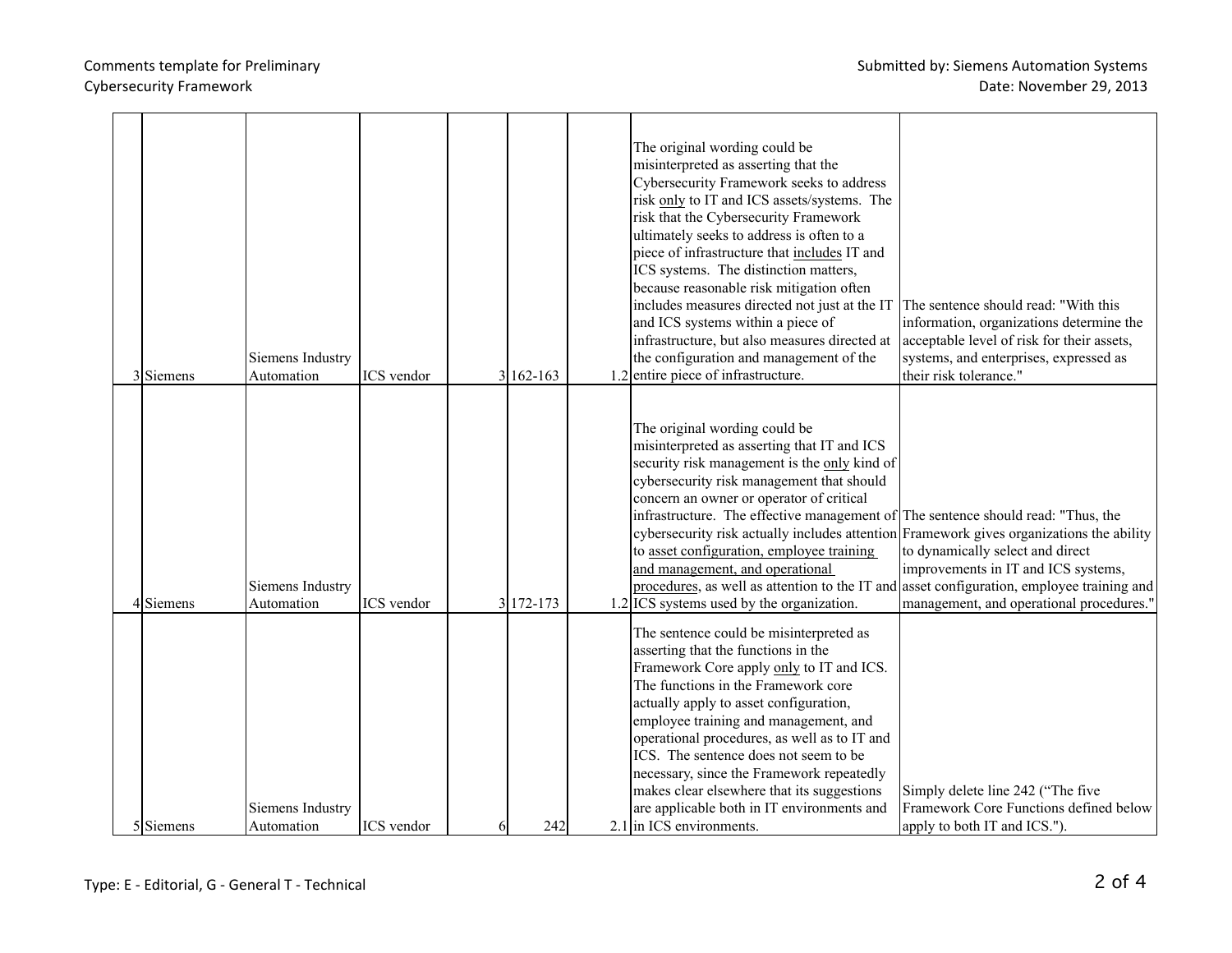## Cybersecurity Framework

|           |                  |                   |           |           | ID.AM-              |                                                         |                                             |
|-----------|------------------|-------------------|-----------|-----------|---------------------|---------------------------------------------------------|---------------------------------------------|
|           |                  |                   |           |           | $1$ , ID.AM $\cdot$ |                                                         |                                             |
|           |                  |                   |           |           | $2$ , ID.AM $\cdot$ |                                                         |                                             |
|           |                  |                   |           |           | $3$ , ID.AM $\cdot$ |                                                         |                                             |
|           |                  |                   |           |           | 5, ID.AM.           |                                                         |                                             |
|           |                  |                   |           |           | 6, ID-BE-           |                                                         |                                             |
|           |                  |                   |           |           | 3, ID-GV-           |                                                         |                                             |
|           |                  |                   |           |           | $1$ , ID-GV-        |                                                         |                                             |
|           |                  |                   |           |           | 2, ID.GV-           |                                                         |                                             |
|           |                  |                   |           |           | 3, ID.RA-           |                                                         |                                             |
|           |                  |                   |           |           | $1$ , ID.RA-        |                                                         |                                             |
|           |                  |                   |           |           |                     | 2, ID.RA-The International Electrotechnical             |                                             |
|           |                  |                   |           |           |                     | 3, ID.RA-Commission (IEC) has adopted the ISA           |                                             |
|           |                  |                   |           |           |                     | 4, ID.RM-99.02.01 document as IEC 62443 Part 2-1        |                                             |
|           |                  |                   |           |           |                     | 1, ID.RM. Edition 1.0. When the IEC's members reach     |                                             |
|           |                  |                   |           |           |                     | 2, PR.AC consensus to adopt a document, as they have    |                                             |
|           |                  |                   |           |           |                     | 1, PR.AC done in the case of ISA 99.02.01, that         |                                             |
|           |                  |                   |           |           |                     | 2, PR.AC adoption gives the document additional         |                                             |
|           |                  |                   |           |           |                     | 3, PR.AC international credibility. Consequently,       |                                             |
|           |                  |                   |           |           |                     | 4, PR.AC including parenthetical citations to the IEC-  |                                             |
|           |                  |                   |           |           |                     | 5, PR.AT-adopted version of ISA 99.02.01 would be       |                                             |
|           |                  |                   |           |           |                     | 1, PR.AT- in keeping with NIST's statement that "[t] he |                                             |
|           |                  |                   |           |           |                     | 2, PR.AT-Framework is designed to allow for the use     |                                             |
|           |                  |                   |           |           |                     | 3, PR.AT-of international standards that can scale      | In the Framework Core's Table 1, each       |
|           |                  |                   |           |           |                     | 4, PR.AT- internationally," and with the Executive      | citation to a section or sections of ISA    |
|           |                  |                   |           |           |                     | 5, PR.IP- Order's directive that the "Framework shall"  | 99.02.01 should be expanded to include a    |
|           |                  |                   |           |           |                     | 1, PR.IP- be consistent with voluntary international    | parenthetical citation to the corresponding |
|           |                  |                   |           |           |                     | 2, PR.IP- standards when such international standards   | section or sections of IEC 62443 Part 2-1   |
|           |                  |                   |           |           |                     | 3, PR.IP- will advance the objectives of [the] order."  | Edition 1.0. For example, the "ISA          |
|           |                  |                   |           |           |                     | 4, PR.PT-The parenthetical cross-references would       | 99.02.01 4.2.3.4" citation in the ID.AM-1   |
|           |                  |                   |           |           |                     | 1, DE.AE also avoid confusion on the part of those      | row of the Framework Core's Table 1         |
|           |                  |                   |           |           |                     | 1, DE.AE owners and operators who have grown            | should be expanded to read: "ISA            |
|           | Siemens Industry |                   |           |           |                     | 5, DE.DP accustomed to using the IEC-adopted            | 99.02.01 4.2.3.4 (IEC 62443 Part 2-1        |
| 6 Siemens | Automation       | <b>ICS</b> vendor | $13 - 25$ | <b>NA</b> |                     | 1, DE.DP version of the document.                       | Edition 1.0 4.2.3.4)."                      |